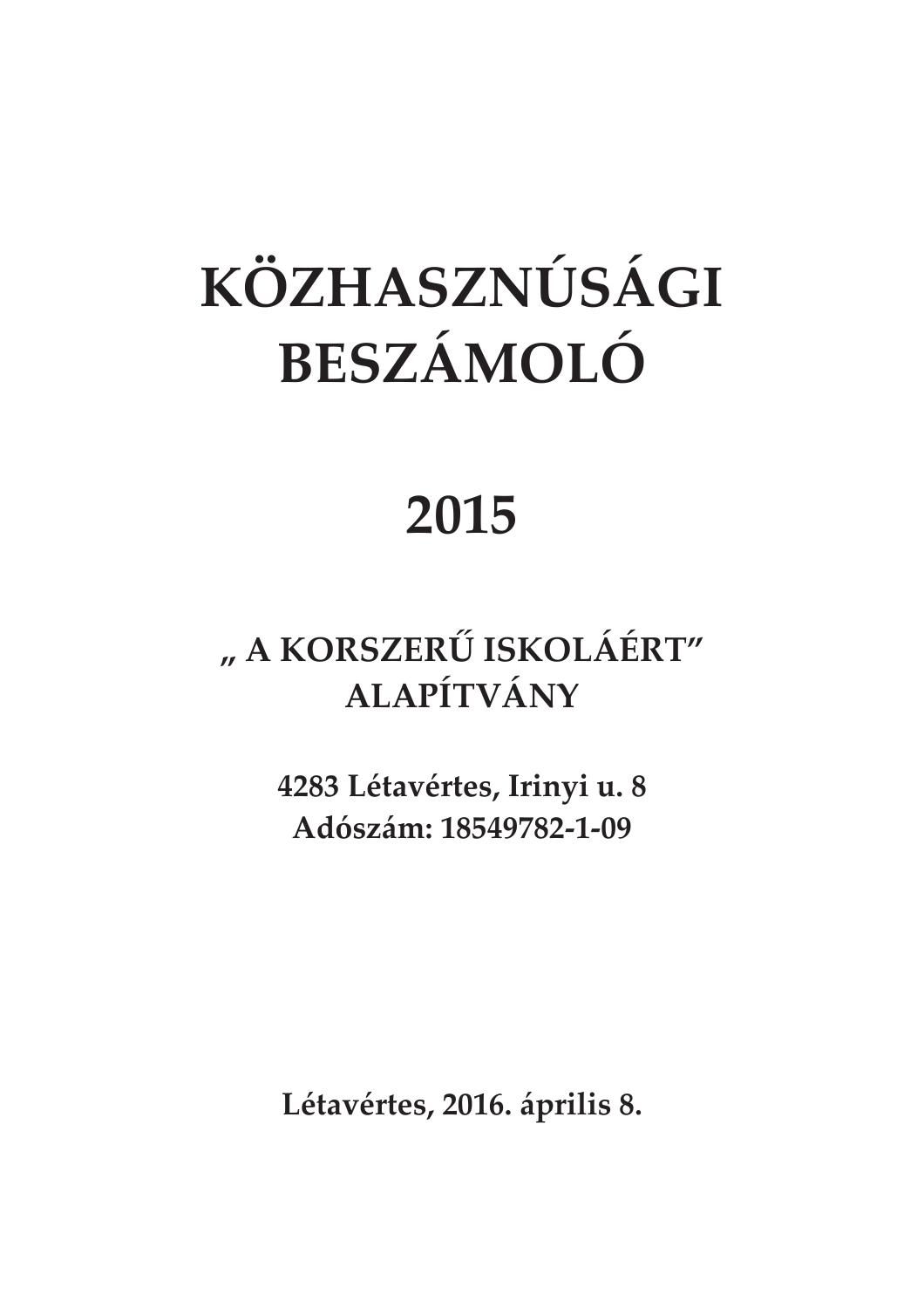

| Tárgyév:<br>A szervezetet nyilvántartó bíróság megnevezése: |        |                                                                                       |                     |                              |  |  |  |
|-------------------------------------------------------------|--------|---------------------------------------------------------------------------------------|---------------------|------------------------------|--|--|--|
| 09 Debreceni Törvényszék                                    |        |                                                                                       |                     | 2 0 1 5                      |  |  |  |
|                                                             |        | Beküldő adatai (akinek az ügyfélkapuján keresztül a kérelem beküldésre kerül)         |                     |                              |  |  |  |
|                                                             | Előtag | Családi név                                                                           | Első utónév         | További utónevek             |  |  |  |
| Viselt név:                                                 |        | <b>Tóth</b>                                                                           | Ilona               |                              |  |  |  |
| Születési név:                                              |        | Tóth                                                                                  | Ilona               |                              |  |  |  |
| Anyja neve:                                                 |        | <b>Nagy</b>                                                                           | <b>Ilona</b>        |                              |  |  |  |
| Születési ország neve:                                      |        | <b>Magyarország</b>                                                                   |                     |                              |  |  |  |
| Születési település neve:                                   |        | Nagyléta                                                                              |                     |                              |  |  |  |
| Születési ideje:                                            |        | 1 9 5 0<br> 0 2 <br>1 2                                                               |                     |                              |  |  |  |
| <b>Szervezet neve:</b>                                      |        |                                                                                       |                     |                              |  |  |  |
| " A KORSZERŰ ISKOLÁÉRT" Alapítvány                          |        |                                                                                       |                     |                              |  |  |  |
|                                                             |        |                                                                                       |                     |                              |  |  |  |
| Szervezet székhelye:                                        |        |                                                                                       |                     |                              |  |  |  |
| Irányítószám:<br>4 2 8 3                                    |        | Település:<br>Létavértes                                                              |                     |                              |  |  |  |
| Közterület neve: Trinyi                                     |        |                                                                                       |                     | Közterület jellege:<br>utca  |  |  |  |
| Házszám:<br>8                                               |        | Lépcsőház:                                                                            | Emelet:             | Ajtó:                        |  |  |  |
| Bejegyző határozat száma:                                   |        | 1 1 <br>$\left  P \right $ k $\left  6 \right  0 \left  9 \right  3 \left  8 \right $ | /[1 9 9 6]/[1 4]    |                              |  |  |  |
| Nyilvántartási szám:                                        |        | 0 9 <br>0 1<br> 9 3 8                                                                 |                     |                              |  |  |  |
| Szervezet adószáma:                                         |        | $18549782 - 1 - 09$                                                                   |                     |                              |  |  |  |
|                                                             |        |                                                                                       |                     |                              |  |  |  |
| Képviselő neve:                                             |        | <b>Puskásné Tarnóczi Judit</b>                                                        |                     |                              |  |  |  |
|                                                             |        |                                                                                       |                     |                              |  |  |  |
| Képviselő aláírása:                                         |        |                                                                                       |                     |                              |  |  |  |
|                                                             |        |                                                                                       |                     |                              |  |  |  |
| Keltezés:                                                   |        |                                                                                       |                     |                              |  |  |  |
| Létavértes                                                  |        | $2 0 1 6$ .                                                                           | -  0   7<br>- 0 3 - |                              |  |  |  |
|                                                             |        |                                                                                       |                     | $0.010, 0.400, 0.050, 0.000$ |  |  |  |

Kitöltő verzió: 2.64.0 Nyomtatvány verzió: 5.3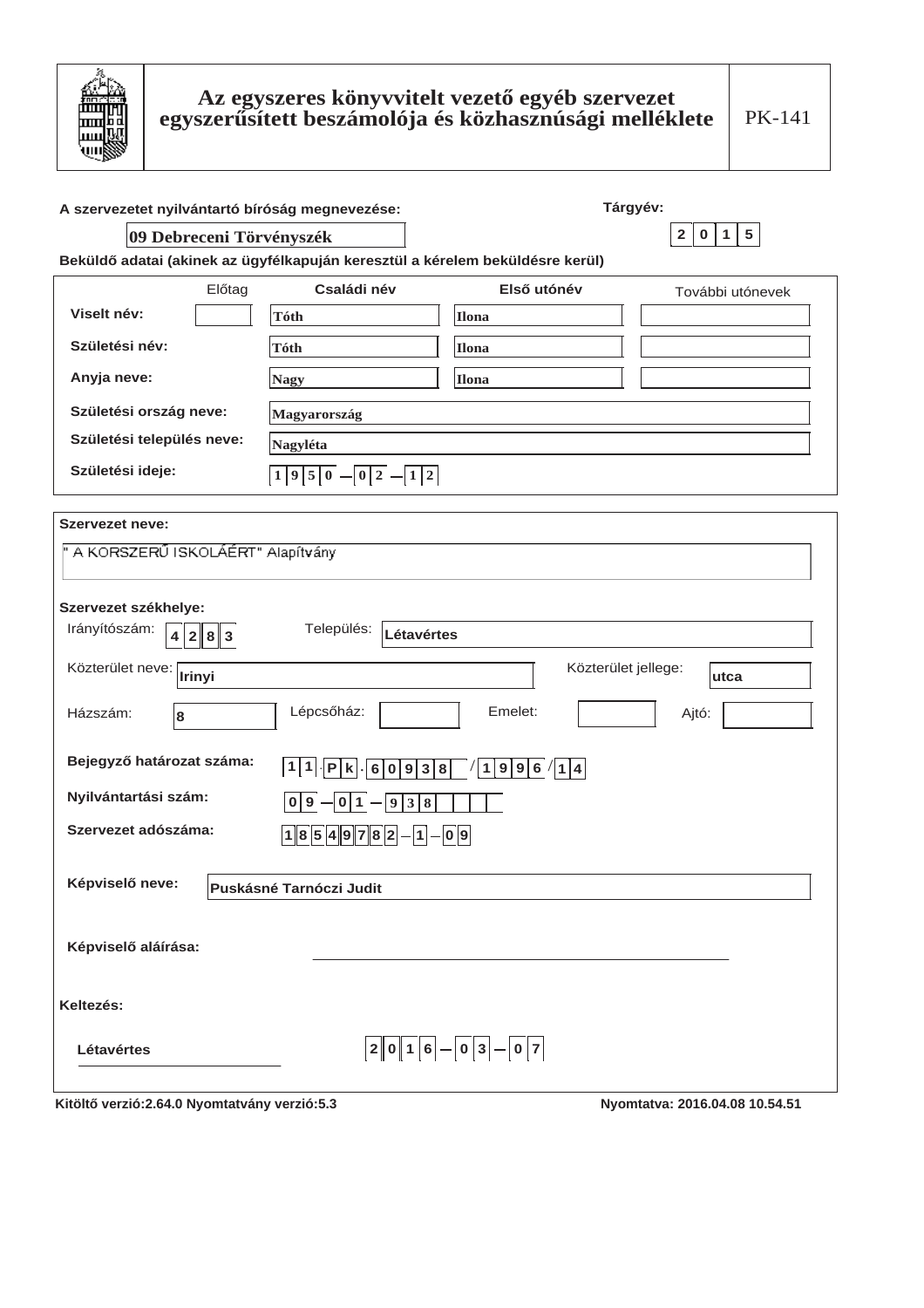

#### Szervezet neve:

#### " A KORSZERŰ ISKOLÁÉRT" Alapítvány

|                                          | Az egyszerűsített beszámoló mérlege<br>(Adatok ezer forintban.) |          |                          |          |  |
|------------------------------------------|-----------------------------------------------------------------|----------|--------------------------|----------|--|
|                                          |                                                                 | Előző év | Előző év<br>helyesbítése | Tárgyév  |  |
| ESZKÖZÖK (AKTÍVÁK)                       |                                                                 |          |                          |          |  |
| Befektetett eszközök<br>Α.               |                                                                 | 0        |                          | 0        |  |
| I. Immateriális javak                    |                                                                 | 0        |                          | 0        |  |
| II. Tárgyi eszközök                      |                                                                 | $\bf{0}$ |                          | 0        |  |
| III. Befektetett pénzügyi eszközök       |                                                                 | 0        |                          | $\bf{0}$ |  |
| Forgóeszközök<br>В.                      |                                                                 | 1 0 4 0  |                          | 1074     |  |
| I. Készletek                             |                                                                 | 0        |                          | 0        |  |
| II. Követelések                          |                                                                 | $\bf{0}$ |                          | $\bf{0}$ |  |
| III. Értékpapírok                        |                                                                 | 900      |                          | 903      |  |
| IV. Pénzeszközök                         |                                                                 | 140      |                          | 171      |  |
| ESZKÖZÖK ÖSSZESEN                        |                                                                 | 1 0 4 0  |                          | 1074     |  |
| FORRÁSOK (PASSZÍVÁK)                     |                                                                 |          |                          |          |  |
| Saját tőke<br>C.                         |                                                                 | 30       |                          | 30       |  |
| I. Induló tőke/jegyzett tőke             |                                                                 | 30       |                          | 30       |  |
| II. Tőkeváltozás/eredmény                |                                                                 | 0        |                          | 0        |  |
| III. Lekötött tartalék                   |                                                                 | 0        |                          | $\bf{0}$ |  |
| IV. Tárgyévi eredmény alaptevékenységből |                                                                 | 0        |                          | $\bf{0}$ |  |
|                                          | V. Tárgyévi erdemény vállalkozási tevékenységből                | 0        |                          | 0        |  |
| Tartalék<br>D.                           |                                                                 | 0        |                          | $\bf{0}$ |  |
| Céltartalékok<br>Е.                      |                                                                 | $\bf{0}$ |                          | $\bf{0}$ |  |
| Kötelezettségek<br>F.                    |                                                                 | 1 0 1 0  |                          | 1 0 4 4  |  |
| I. Hosszú lejáratú kötelezettségek       |                                                                 | 0        |                          | O        |  |
| II. Rövid lejáratú kötelezettségek       |                                                                 | 1 0 1 0  |                          | 1 0 4 4  |  |
| FORRÁSOK ÖSSZESEN                        |                                                                 | 1 0 4 0  |                          | 1 0 7 4  |  |

Kitöltő verzió: 2.64.0 Nyomtatvány verzió: 5.3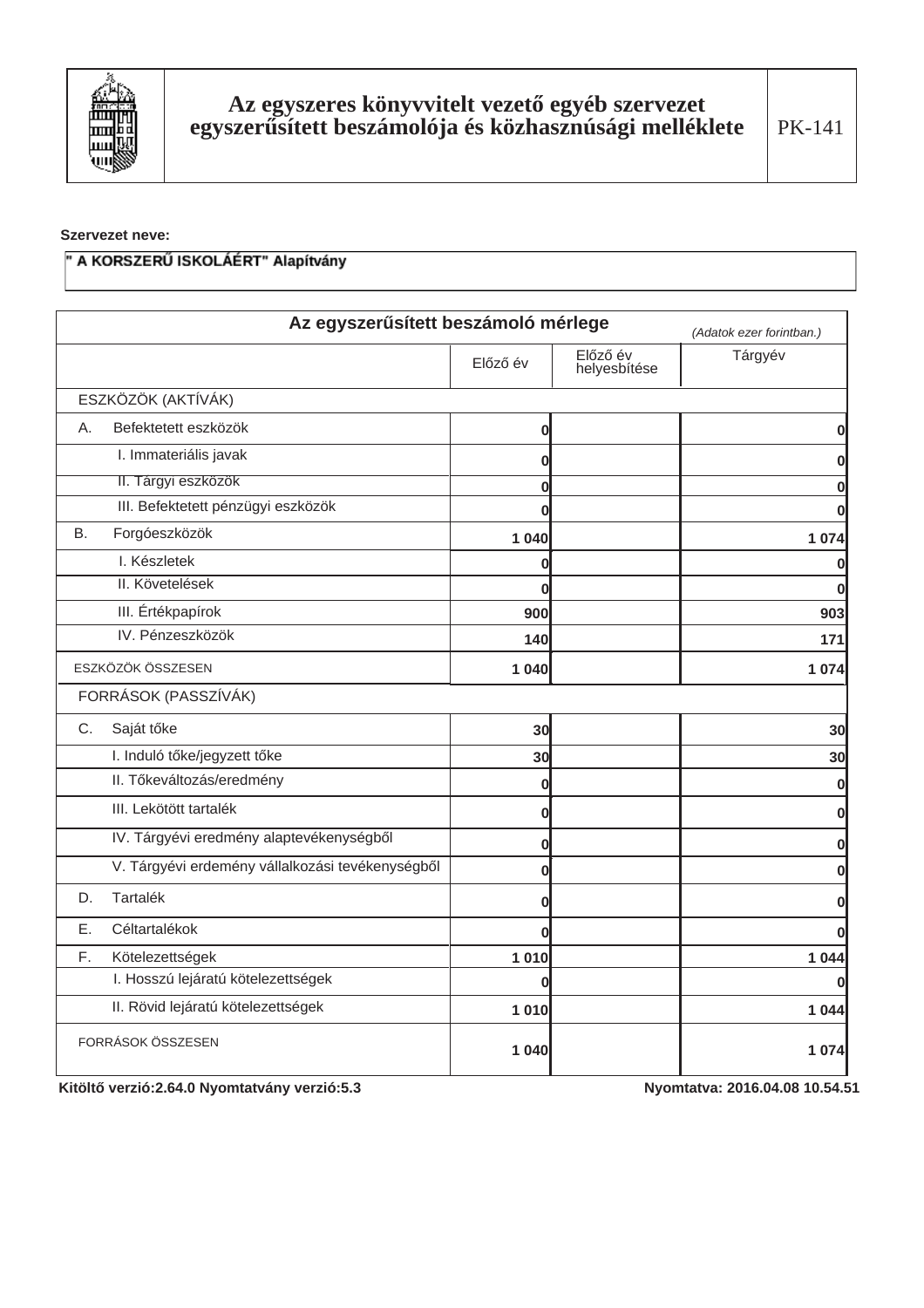

#### Szervezet neve:

#### " A KORSZERŰ ISKOLÁÉRT" Alapítvány

| Egyszerűsített beszámoló eredmény-levezetése                           |              |                          |             |          |                          |         | (Adatok ezer forintban.) |                          |              |
|------------------------------------------------------------------------|--------------|--------------------------|-------------|----------|--------------------------|---------|--------------------------|--------------------------|--------------|
|                                                                        |              | Alaptevékenység          |             |          | Vállalkozási tevékenység |         |                          | Összesen                 |              |
|                                                                        | előző év     | előző év<br>helyesbítése | tárgyév     | előző év | előző év<br>helyesbítése | tárgyév | előző év                 | előző év<br>helyesbítése | tárgyév      |
| A. Végleges pénzbevételek,<br>elszámolt bevételek (I+II)               | 178          |                          | 265         |          |                          |         | 178                      |                          | 265          |
| I. Pénzügyileg rendezett<br>bevételek                                  | 178          |                          | 265         |          |                          |         | 178                      |                          | 265          |
| ebből:                                                                 |              |                          |             |          |                          |         |                          |                          |              |
| - tagdíj, alapítótól kapott<br>befizetés                               | $\mathbf 0$  |                          | 0           |          |                          |         | 0                        |                          | 0            |
| - támogatások                                                          | 90           |                          | 130         |          |                          |         | 90                       |                          | 130          |
| - egyéb bevételek                                                      | 88           |                          | 135         |          |                          |         | 88                       |                          | 135          |
| II. Pénzbevételt nem jelentő<br>bevételek                              | $\mathbf 0$  |                          | $\mathbf 0$ |          |                          |         | O                        |                          | 0            |
| B. Végleges pénzkiadások,<br>elszámolt ráfordítások<br>$(III+IV+V+VI)$ | 248          |                          | 234         |          |                          |         | 248                      |                          | 234          |
| III. Ráfordításként<br>érvényesíthető kiadások                         | 248          |                          | 234         |          |                          |         | 248                      |                          | 234          |
| IV. Ráfordítást jelentő<br>eszközváltozások                            | $\mathbf{0}$ |                          | 0           |          |                          |         | 0                        |                          | $\mathbf{0}$ |
| V. Ráfordítást jelentő<br>elszámolások                                 | $\mathbf{0}$ |                          | $\mathbf 0$ |          |                          |         | 0                        |                          | 0            |
| VI. Ráfordításként nem<br>érvényesíthető kiadások                      | $\mathbf 0$  |                          | 0           |          |                          |         | 0                        |                          | 0            |
| C. Tárgyévi pénzügyi eredmény<br>$(I-III-VI)$                          | $-70$        |                          | 31          |          |                          |         | $-70$                    |                          | 31           |
| D. Nem pénzbeli realizált<br>eremény [II-(IV+V)]                       | 0            |                          | 0           |          |                          |         | 0                        |                          | <sub>0</sub> |
| E. Adózás előtti eredmény<br>$(I+II)-(III+IV+V)$                       | $-70$        |                          | 31          |          |                          |         | $-70$                    |                          | 31           |
|                                                                        |              |                          |             |          |                          |         |                          |                          |              |

Kitöltő verzió: 2.64.0 Nyomtatvány verzió: 5.3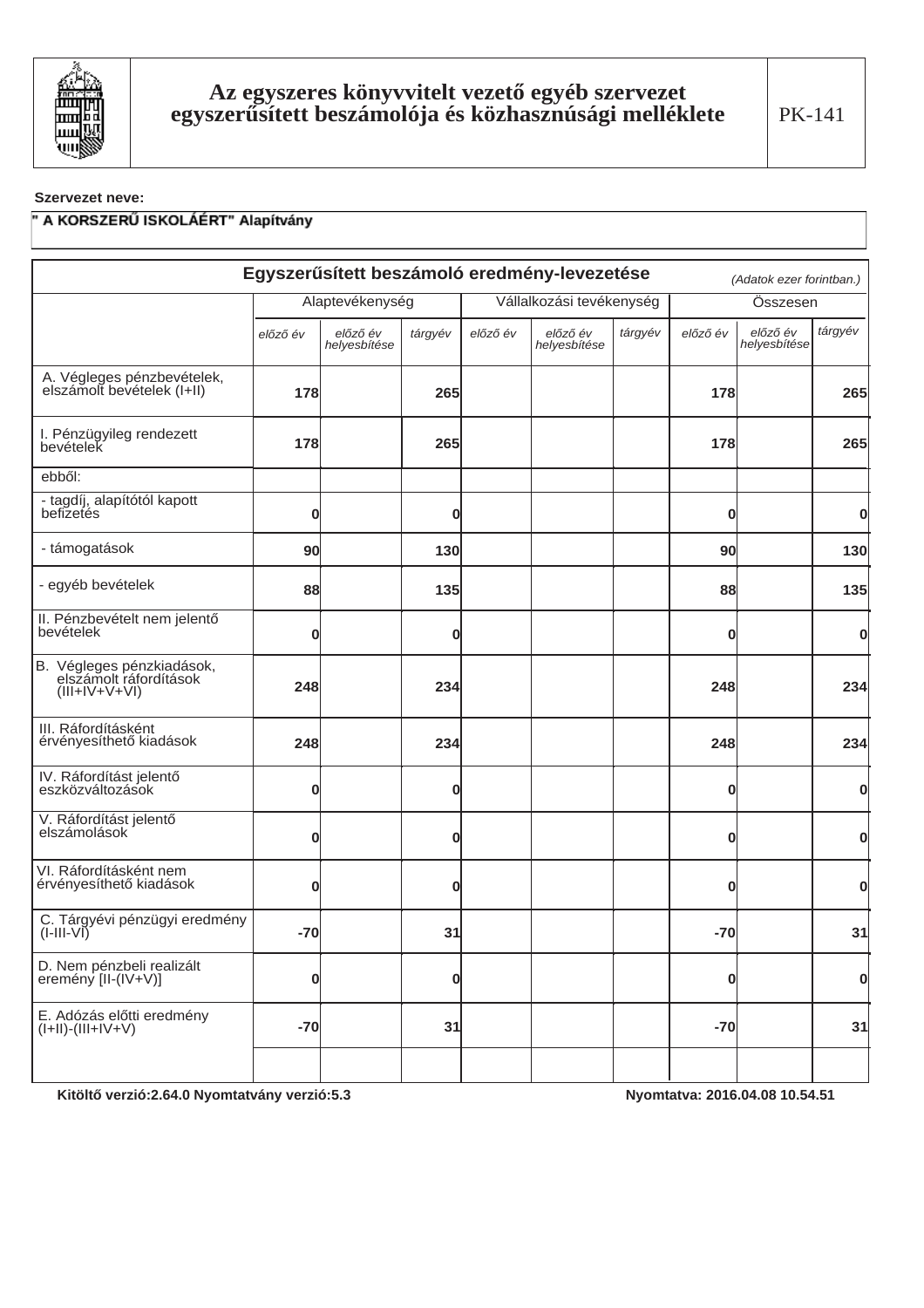

#### **Szervezet** " A KORSZERŰ ISKOLÁÉRT" Alapítvány neve:

|                                                                                                                                                                    |                                                                                            |                          |             |          | Egyszerűsített beszámoló eredmény-levezetése 2. |         |             | (Adatok ezer forintban.) |              |
|--------------------------------------------------------------------------------------------------------------------------------------------------------------------|--------------------------------------------------------------------------------------------|--------------------------|-------------|----------|-------------------------------------------------|---------|-------------|--------------------------|--------------|
|                                                                                                                                                                    |                                                                                            | Alaptevékenység          |             |          | Vállalkozási tevékenység                        |         |             | Összesen                 |              |
|                                                                                                                                                                    | előző év                                                                                   | előző év<br>helyesbítése | tárgyév     | előző év | előző év<br>helyesbítése                        | tárgyév | előző év    | előző év<br>helyesbítése | tárgyév      |
| F. Fizetendő társasági adó                                                                                                                                         | 0                                                                                          |                          | $\mathbf 0$ |          |                                                 |         | $\bf{0}$    |                          | 0            |
| G. Adózott eredmény (E-F)                                                                                                                                          | -70                                                                                        |                          | 31          |          |                                                 |         | $-70$       |                          | 31           |
| H. Jóváhagyott osztalék                                                                                                                                            | $\mathbf 0$                                                                                |                          | $\mathbf 0$ |          |                                                 |         | $\bf{0}$    |                          | 0            |
| I. Tárgyévi eredmény (G-H)                                                                                                                                         | -70                                                                                        |                          | 31          |          |                                                 |         | $-70$       |                          | 31           |
| Tájékoztató adatok                                                                                                                                                 |                                                                                            |                          |             |          |                                                 |         |             |                          |              |
| A. Központi költségvetési<br>támogatás                                                                                                                             | O                                                                                          |                          | $\mathbf 0$ |          |                                                 |         | $\mathbf 0$ |                          | 0            |
| B. Helyi önkormányzati<br>költségvetési támogatás                                                                                                                  | 40                                                                                         |                          | 90          |          |                                                 |         | 40          |                          | 90           |
| C. Az Európai Unió strukturális<br>alapiaiból, illetve a Kohéziós<br>Alapból nyújtott támogatás                                                                    | Ω                                                                                          |                          | ი           |          |                                                 |         | 0           |                          | Ω            |
| D. Normatív támogatás                                                                                                                                              | O                                                                                          |                          | $\mathbf 0$ |          |                                                 |         | $\bf{0}$    |                          | $\mathbf{O}$ |
| E. A személyi jövedelamadó<br>meghatározott részének adózó<br>rendelkezése szerinti felhasz-<br>nálásáról szóló 1996. évi CXXVI.<br>törvény alapján kiutalt összeg | 63                                                                                         |                          | 129         |          |                                                 |         | 63          |                          | 129          |
| F. Közszolgáltatási bevétel                                                                                                                                        | O                                                                                          |                          | O           |          |                                                 |         | $\bf{0}$    |                          | 0            |
| G. Végleges pénzbevételekből,<br>elszámolt bevételekből a köz-<br>hasznú tevékenység bevétele                                                                      | 0                                                                                          |                          | O           |          |                                                 |         | 0           |                          | 0            |
| H. Végleges pénzkiadásokból,<br>elszámolt ráfordításokból a köz-<br>hasznú tevékenység érdekében<br>felmerült pénzkiadás, ráfordítás                               | 248                                                                                        |                          | 234         |          |                                                 |         | 248         |                          | 234          |
| I. Végleges pénzkiadásokból,<br>elszámolt ráfordításokból a<br>személyi jellegű ráfordítás                                                                         | 0                                                                                          |                          | 0           |          |                                                 |         | $\bf{0}$    |                          | 0            |
| - ebből: vezető tisztségviselők<br>juttatásai                                                                                                                      | 0                                                                                          |                          | 0           |          |                                                 |         | 0           |                          | 0            |
|                                                                                                                                                                    | Könyvvizsgálói záradék<br>Igen<br>Nem<br>Az adatok könyvvizsgálattal alá vannak támasztva. |                          |             |          |                                                 |         |             |                          |              |

Kitöltő verzió: 2.64.0 Nyomtatvány verzió: 5.3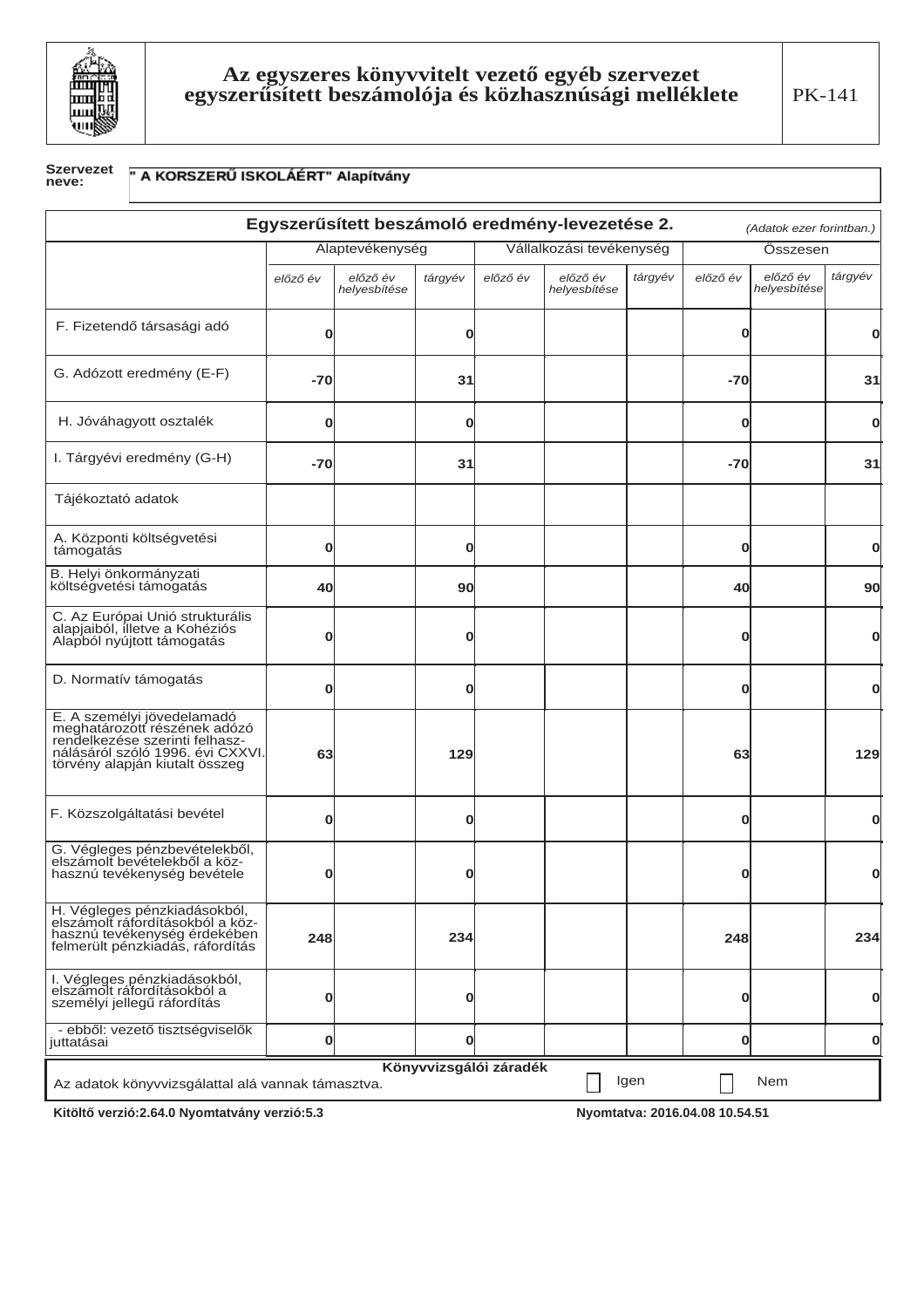

|                          | " A KORSZERŰ ISKOLÁÉRT" Alapítvány                                                                                                                                                                                                                                                                                                                                              |
|--------------------------|---------------------------------------------------------------------------------------------------------------------------------------------------------------------------------------------------------------------------------------------------------------------------------------------------------------------------------------------------------------------------------|
|                          |                                                                                                                                                                                                                                                                                                                                                                                 |
| 1.2 Székhely             |                                                                                                                                                                                                                                                                                                                                                                                 |
| Irányítószám:            | Település:<br>4 2 8 3<br>Létavértes                                                                                                                                                                                                                                                                                                                                             |
| Közterület neve:         | Közterület jellege:<br>Irinyi<br>utca                                                                                                                                                                                                                                                                                                                                           |
| Házszám:                 | 8<br>Lépcsőház:<br>Ajtó:<br>Emelet:                                                                                                                                                                                                                                                                                                                                             |
|                          | 1.3 Bejegyző határozat száma:<br>$11.$ PK $.$ 60938 $11996$ $114$                                                                                                                                                                                                                                                                                                               |
| 1.4 Nyilvántartási szám: | 0 9 <br>  0   1  -<br>- 9<br> 3 8                                                                                                                                                                                                                                                                                                                                               |
|                          | 1.4 Szervezet adószáma:<br>$1 8 5 4 9 7 8 2$ .<br>$- 1 $<br>$- 0 9$                                                                                                                                                                                                                                                                                                             |
| 1.6 Képviselő neve:      | Puskásné Tarnóczi Judit                                                                                                                                                                                                                                                                                                                                                         |
|                          | 2. Tárgyévben végzett alapcél szerinti és közhasznú tevékenységek bemutatása                                                                                                                                                                                                                                                                                                    |
|                          | jutalmazását tanulmányi-, sport-, és kulturális munkájuk alapján. Ennek megfelelően támogattuk az egész<br>éves tehetséggondozó tanulmányi verseny helyezettjeinek kirándulását Koppány-Hegye Kft által üzemeltett                                                                                                                                                              |
|                          | kalandparkba ahol fizettük a belépő jegyeket, az évzáró ünnepségre jutalomkönyvet, a pedagógus napra<br>üdítőt vásároltunk. Önkormányzati pályázatból támogattuk a Családi Napi rendezvényt (ugrálóvár bérlés,<br>tanulók évvégi kirándulásait. Az első osztályosoknak "Irinyis" kitűzőt vásároltunk az évnyító ünnepségre,<br>ezzel is kifejezve a közösséghez való tartozást. |
|                          | állatasszisztált terápiás kutya bemutató). Az osztályok a "Reálos" pályázattal gyűjtött pénzükkel segítették a<br>3. Közhasznú tevékenységek bemutatása (tevékenységenként)                                                                                                                                                                                                     |
|                          | 3.1 Közhasznú tevékenység megnevezése:<br>tehetséggondozó verseny helyezettjeinek kirándulás                                                                                                                                                                                                                                                                                    |

3.3 Közhasznú tevékenység célcsoportja: <mark>a Létavértesi Irinyi János Általános Iskola tanulói</mark>

3.4 Közhasznú tevékenységből részesülők létszáma:  $\sqrt{179}$ 3.5 Közhasznú tevékenység főbb eredményei:

Az egész éves tehetséggondozó tanulmányi verseny elősegítette a tanulmányi eredmény javulását tanulói, osztály, iskolai szinten, melynek jutalmaként ellátogattak a Koppány-Hegye Kft altal üzemeltettet kalandparkba, ahol kipróbálhatták ügyességüket.

Kitöltő verzió:2.64.0 Nyomtatvány verzió:5.3 **. 1. marcasat 1.54.51 kg/mw. 1. marcasat 1.54.51 kg/mw. 1.54.51 kg/mw. 1.54.51 kg/mw. 1.54.51 kg/mw. 1.54.51 kg/mw. 1.54.51 kg/mw. 1.54.51 kg/mw. 1.54.51 kg/mw. 1.54.51 kg/mw.**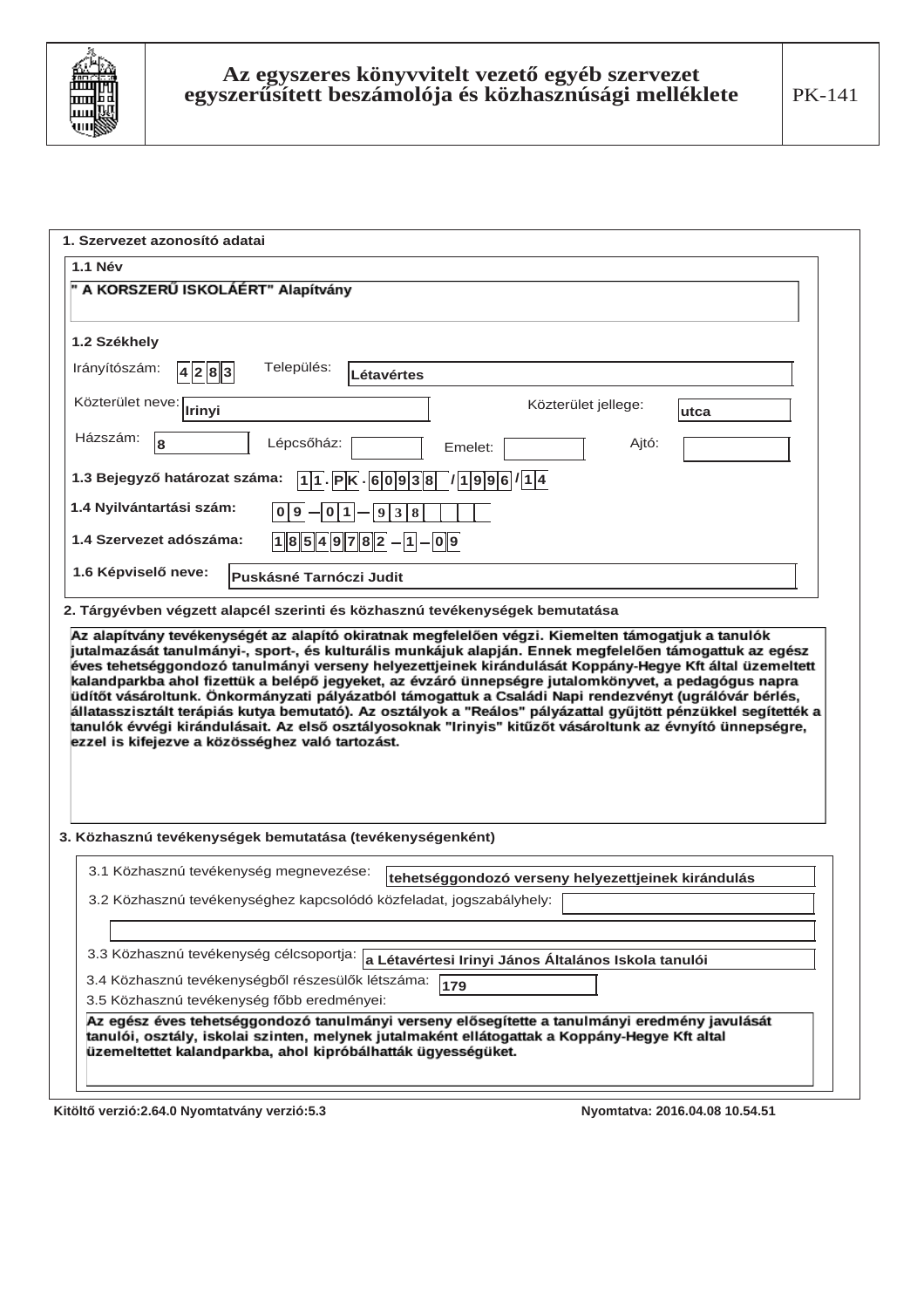

PK-141

### Szervezet<br>neve:

#### " A KORSZERŰ ISKOLÁÉRT" Alapítvány

|     | 5. Cél szerinti jutattások kimutatása                |          | (Adatok ezer forintban.) |
|-----|------------------------------------------------------|----------|--------------------------|
| 5.1 | Cél szerinti juttatás megnevezése                    | Előző év | Tárgy év                 |
|     | bélyegző                                             | n        |                          |
| 5.2 | Cél szerinti juttatás megnevezése                    | Előző év | Tárgy év                 |
|     | jutalomkönyv, kitűző, családi nap                    | 76       | 118                      |
| 5.3 | Cél szerinti jutattás megnevezése                    | Előző év | Tárgy év                 |
|     | pedagógusnap, kirándulás                             | 151      | 100                      |
|     | Cél szerinti juttatások kimutatása<br>(összesen)     | 227      | 223                      |
|     | Cél szerinti juttatások kimutatása<br>(mindösszesen) | 227      | 223                      |

#### 6. Vezető tisztségviselőknek nyújtott juttatás

| 6.1 | Tisztség                                                         | $El$ őző év $(1)$ | Tárgy év (2) |
|-----|------------------------------------------------------------------|-------------------|--------------|
|     |                                                                  |                   |              |
| 6.2 | Tisztség                                                         | Előző év (1)      | Tárgy év (2) |
|     | A. Vezető tisztségviselőknek nyújtott<br>juttatás (mindösszesen) |                   |              |

Kitöltő verzió: 2.64.0 Nyomtatvány verzió: 5.3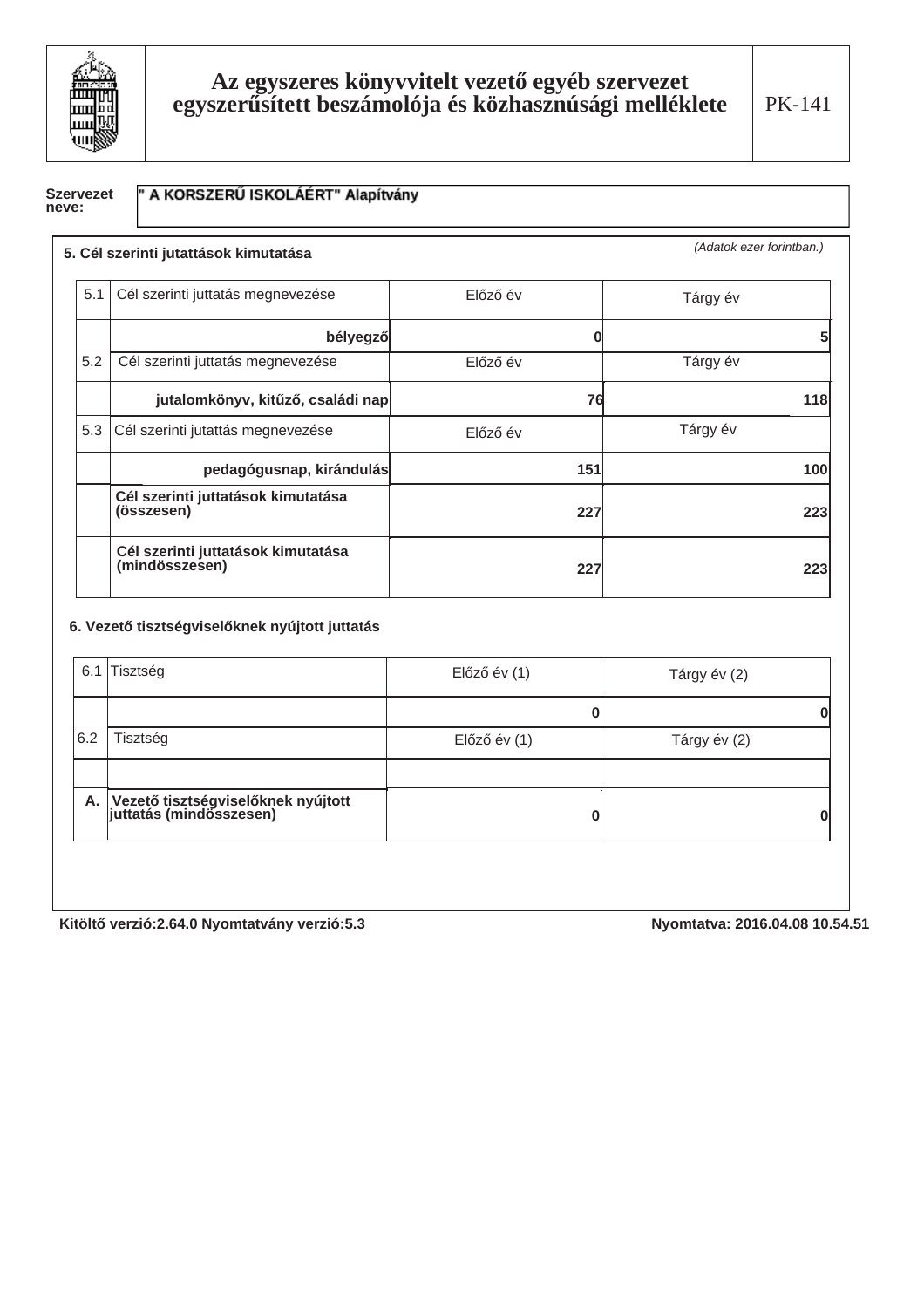

Szervezet<br>neve:

#### " A KORSZERŰ ISKOLÁÉRT" Alapítvány

| 7. Közhasznú jogállás megállapításához szükséges mutatók                                                                                                                                     |                         | (Adatok ezer forintban.) |
|----------------------------------------------------------------------------------------------------------------------------------------------------------------------------------------------|-------------------------|--------------------------|
| Alapadatok                                                                                                                                                                                   | Előző év (1)            | Tárgyév (2)              |
| <b>B.</b> Éves összes bevétel                                                                                                                                                                | 178l                    | 265                      |
| ebből:                                                                                                                                                                                       |                         |                          |
| C. A személyi jövedelemadó meghatározott részének az<br>adózó rendelkezése szerinti felhasználásáról szóló<br>1996. évi CXXVI. törvény alapján átutalt összeg                                | 63                      | 129                      |
| D. Közszolgáltatási bevétel                                                                                                                                                                  | 0                       | 0                        |
| E. Normatív támogatás                                                                                                                                                                        | 0                       | 0                        |
| F. Az Európai Unió strukturális alapjaiból, illetve<br>a Kohéziós Alapból nyújtott támogatás                                                                                                 | 0                       | 0                        |
| G. Korrigált bevétel [B-(C+D+E+F)]                                                                                                                                                           | 115                     | 136                      |
| H. Összes ráfordítás (kiadás)                                                                                                                                                                | 248                     | 234                      |
| I. Ebből személyi jellegű ráfordítás                                                                                                                                                         | 0                       | 0                        |
| J. Közhasznú tevékenység ráfordításai                                                                                                                                                        | 248                     | 234                      |
| K. Adózott eredmény                                                                                                                                                                          | $-70$                   | 31                       |
| L. A szervezet munkájában közreműködő közérdekű önkéntes<br>tevékenységet végző személyek száma<br>(a közérdekű önkéntes tevékenységről szóló<br>2005. évi LXXXVIII. törvénynek megfelelően) |                         |                          |
| Erőforrás ellátottság mutatói                                                                                                                                                                | Mutató teljesítése      |                          |
|                                                                                                                                                                                              | Igen                    | Nem                      |
| Ectv. 32. § (4) a) $[(B1+B2)/2 > 1.000.000, -Ft]$                                                                                                                                            |                         | $\overline{\textbf{x}}$  |
| Ectv. 32. § (4) b) [K1+K2>=0]                                                                                                                                                                |                         | $\overline{\mathbf{X}}$  |
| Ectv. 32. § (4) c) [11+12-A1-A2)/(H1+H2)>=0,25]                                                                                                                                              |                         | $\vert\mathbf{X}\vert$   |
| Társadalmi támogatottság mutatói                                                                                                                                                             | Mutató teljesítése      |                          |
| Ectv. 32. § (5) a) [(C1+C2)/(G1+G2) >=0,02]                                                                                                                                                  | $\overline{\mathsf{x}}$ |                          |
| Ectv. 32. § (5) b) [(J1+J2)/(H1+H2)>=0,5]                                                                                                                                                    | $\overline{\mathbf{X}}$ |                          |
| Ectv. 32. § (5) c) [(L1+L2)/2>= 10 fő]                                                                                                                                                       |                         | $\vert\mathbf{X}\vert$   |

Kitöltő verzió: 2.64.0 Nyomtatvány verzió: 5.3